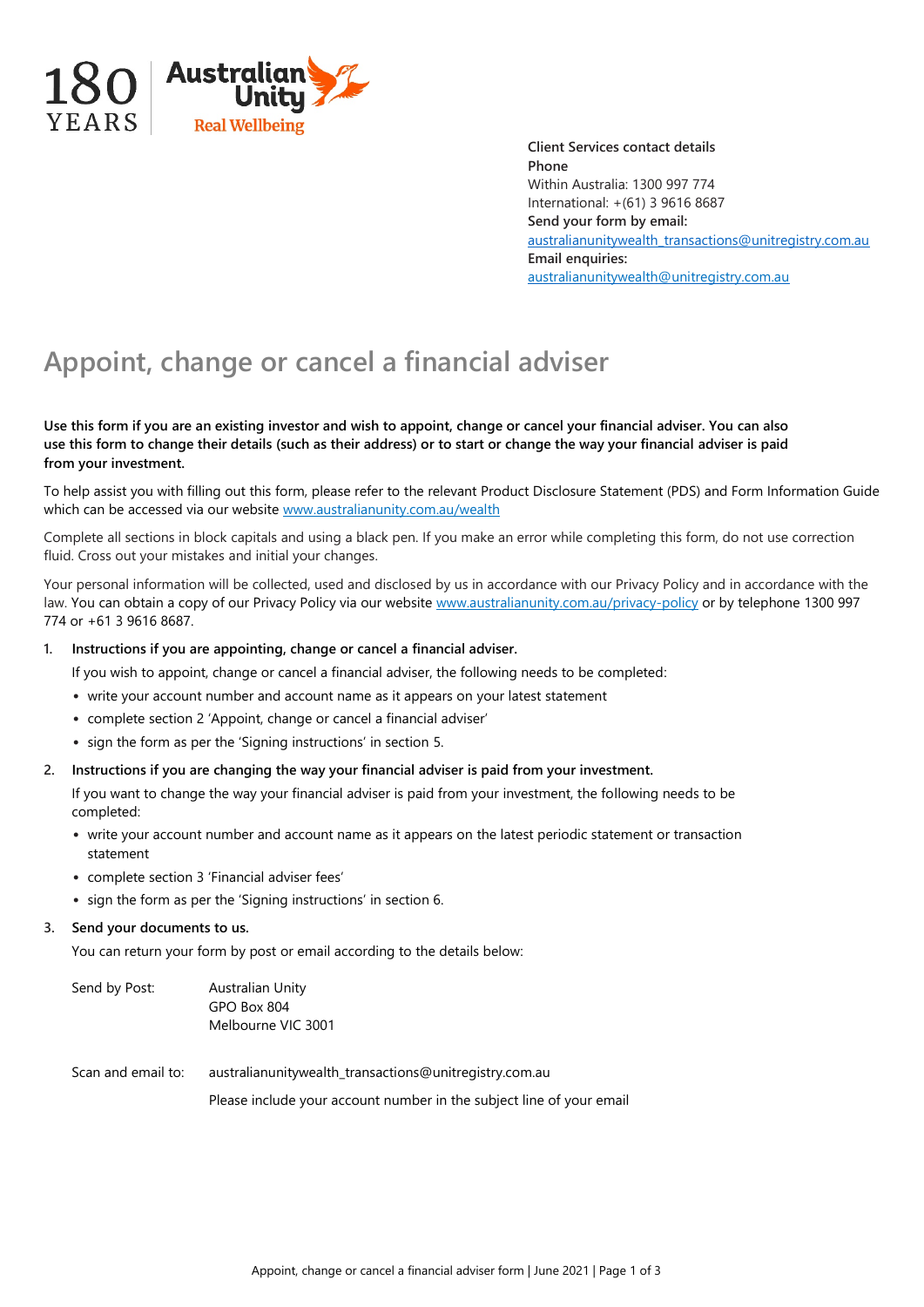| <b>Investor details</b>                                                                                                                                                                                                                                                                                                                                                                                                                                                                                                 |                                                                                                                                                                                                                                                                                                                                                                                                                                                                                                                                                                                                                 |  |  |
|-------------------------------------------------------------------------------------------------------------------------------------------------------------------------------------------------------------------------------------------------------------------------------------------------------------------------------------------------------------------------------------------------------------------------------------------------------------------------------------------------------------------------|-----------------------------------------------------------------------------------------------------------------------------------------------------------------------------------------------------------------------------------------------------------------------------------------------------------------------------------------------------------------------------------------------------------------------------------------------------------------------------------------------------------------------------------------------------------------------------------------------------------------|--|--|
| Account number<br>Account name                                                                                                                                                                                                                                                                                                                                                                                                                                                                                          |                                                                                                                                                                                                                                                                                                                                                                                                                                                                                                                                                                                                                 |  |  |
| Appoint, change or cancel a financial adviser<br>2                                                                                                                                                                                                                                                                                                                                                                                                                                                                      |                                                                                                                                                                                                                                                                                                                                                                                                                                                                                                                                                                                                                 |  |  |
| I/We wish to:<br>appoint/change a financial adviser<br>cancel a financial adviser<br>Please provide details of your financial adviser<br>Dealer group name<br><b>Financial adviser fees</b><br>3                                                                                                                                                                                                                                                                                                                        | Adviser name<br>AFSL number<br>Authorised representative number                                                                                                                                                                                                                                                                                                                                                                                                                                                                                                                                                 |  |  |
| Complete this section if you wish that financial planning fees be<br>paid monthly from your investment. If you wish to change level,<br>write the new percentage. If you wish to stop the payments, write<br>'nil'.<br>The Advice Fee payment reflects your arrangement with your<br>financial adviser and is calculated and deducted (by way of<br>withdrawal of units) on a monthly basis. You can choose a % of<br>your average monthly account balance.<br>% pa of your account balance that you wish to<br>be paid | Please note one-off payments and fixed dollar amounts are not<br>possible.<br>If you close your investment in the fund before the end of the<br>month, no payment will be paid for that month and your financial<br>adviser may look for this to be paid direct by you. We will keep<br>paying any ongoing fee until you tell the Administrator it has<br>changed or should stop. We pay money to the dealer group that<br>authorises your financial adviser from time to time - if your adviser<br>changes their dealer group arrangements, they will need to contact<br>us so we can redirect their payments. |  |  |
| <b>Operating your account</b><br>4                                                                                                                                                                                                                                                                                                                                                                                                                                                                                      |                                                                                                                                                                                                                                                                                                                                                                                                                                                                                                                                                                                                                 |  |  |
| Do you want your financial adviser to be able to operate your<br>account?<br>Yes<br>No<br>In general, an appointed financial adviser can do everything you can<br>do with your investment, except appoint another person to operate<br>your account. It is important to tell us promptly if you no longer<br>wish your financial adviser to operate your account, or if your                                                                                                                                            | financial adviser changes - we will and OneVue will keep accepting<br>their instructions until you or they advise us in writing that the<br>appointment has terminated.<br>We or OneVue may suspend or terminate their appointment for<br>any reason considered reasonable, and may change the terms on<br>which they operate your account.<br>You indemnify us from any loss you, we or OneVue suffer as a result<br>of the actions of your appointed financial adviser, and agree to<br>ratify their actions if we ask.                                                                                       |  |  |
| 5<br>Appointment of a financial adviser                                                                                                                                                                                                                                                                                                                                                                                                                                                                                 |                                                                                                                                                                                                                                                                                                                                                                                                                                                                                                                                                                                                                 |  |  |
| This section should be completed by your financial adviser. Your<br>financial adviser will have online access to your account. If you<br>would like your financial adviser to receive copies of your<br>statements by email, please enter their email address below.<br>Email address                                                                                                                                                                                                                                   | Financial adviser contact details<br>Business address. A PO Box/RMB/Locked Bag is not acceptable.<br>Property/Building name (if applicable)<br>Street number<br>Unit                                                                                                                                                                                                                                                                                                                                                                                                                                            |  |  |
| Notice to financial adviser by completing this section of the<br>application form, you are confirming that you hold a current<br>Australian Financial Services Licence (AFSL), or are otherwise<br>authorised to advise on this product.<br>If you would like to register for adviser online to view your client's<br>investment information, please complete the below.                                                                                                                                                | Street name<br>Suburb<br>State<br>Postcode<br>Country                                                                                                                                                                                                                                                                                                                                                                                                                                                                                                                                                           |  |  |

Appoint, change or cancel a financial adviser form | June 2021 | Page 2 of 3